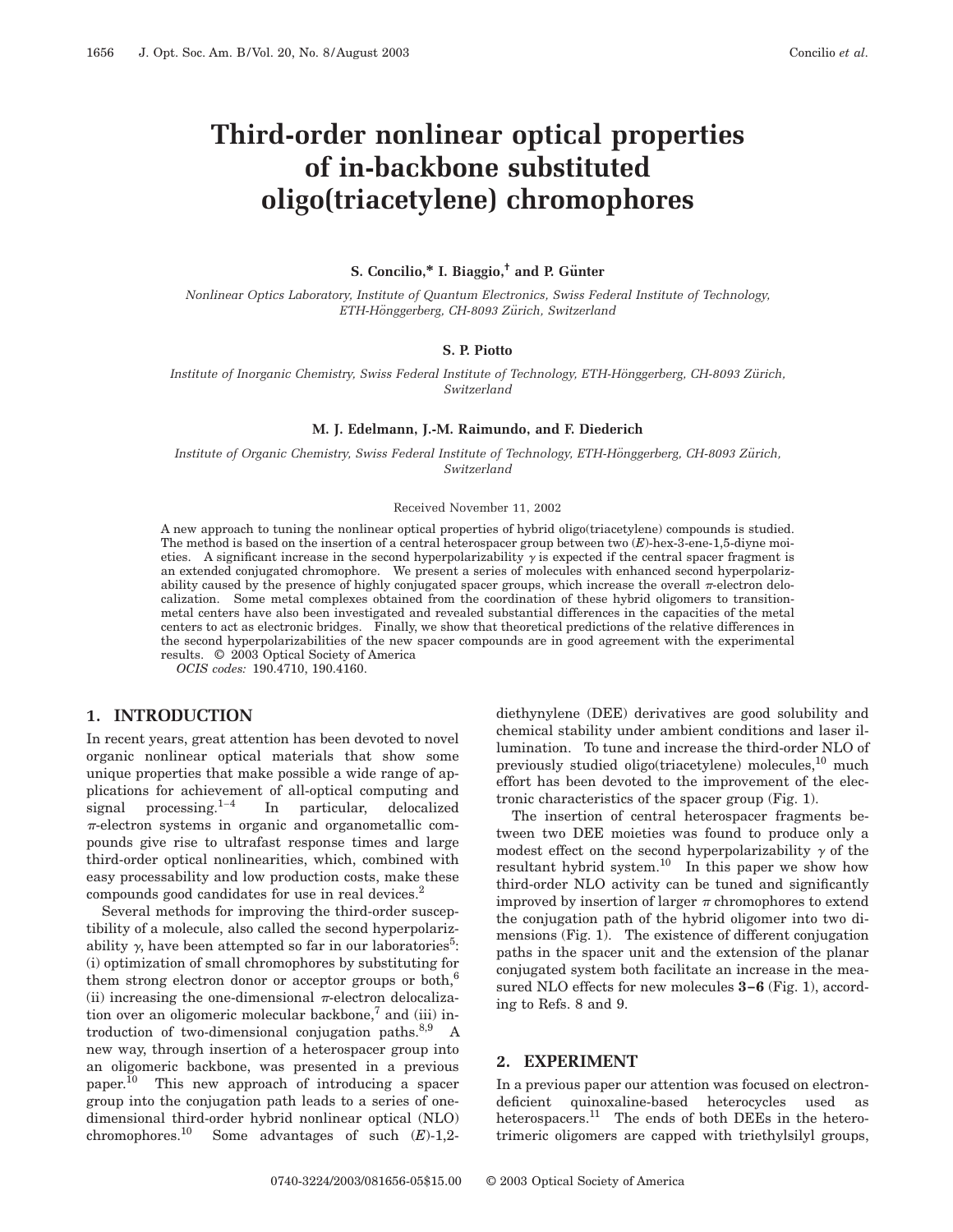

Fig. 1. DEE homo-oligomers and heterotrimers.



Fig. 2. Transition-metal complexes:  $\text{Zn}(6)_2(\text{OSO}_2\text{CF}_3)_2(7)$ ;  $Ni(6)_2(CIO_4)_2(8)$ ;  $Cu(6)_2PF_6(9)$ .

which have negligible electron-donating or accepting power. In this paper we report on the experimental and theoretical investigation of some of these new oligomeric triacetylene molecules. The structures of synthesized compounds **3–6** are shown in Fig. 1, together with the structures of DEE homo dimer **1** and homo trimer **2**, which are described in Ref. 12. Moreover, to study the third-order activity of these new spacer compounds in an organometallic environment we also synthesized some metal complexes with three different metal centers, using molecule **6** as a ligand (Fig. 2).

The second hyperpolarizabilities  $\gamma$  were measured by third-harmonic generation (THG) with a  $H_2$  Ramanshifted Nd:YAG laser (5-ns pulses, 10-Hz repetition rate). The fundamental (1907-nm) and the generated harmonic (635.7-nm) wavelengths lie in the transparency region of the compounds under analysis, resulting in hyperpolarizabilities that are sufficiently far away from resonance enhancement. We dissolved the samples in chloroform and measured them at five different concentrations to extract the molecular second hyperpolarizability. The THG setup was calibrated with a fused-silica plate ( $\chi^{(3)}_{fs} = 1.6$ )  $3 \times 10^{-22} \,\mathrm{m^2/V^2} = 1.5 \times 10^{-14} \,\mathrm{e.s.u.} \text{ at } \lambda = 1907 \,\mathrm{nm.}^{13}$ 

## **3. RESULTS AND DISCUSSION**

Table 1 lists the measured second hyperpolarizabilities  $\gamma$ for new spacer compounds **3–6**. For comparison, the nonlinearities for DEE homodimer **1** and homotrimer **2** (Ref. 12) are given as well.

It is noteworthy to examine the spectral features of the new hybrid oligomers, as described in Ref. 11, to analyze the changes in the energy of the first optically excited state of the conjugated molecules and to exclude resonance enhancement of the THG process. The absorption spectra of the quinoxaline-based spacer compounds display a bathochromic shift of the longest-wavelength absorption maximum  $[\lambda_{\text{max}} = 436 \text{ (molecule 3)}, 438 \text{ (mol-1)}]$ ecule **4**), 435 (molecule **5**), and 462 (molecule **6**) nm] with respect to homodimer **1** and homotrimer **2**, <sup>12</sup> where the latter shows a greater increase in  $\pi$ -electron delocalization along the backbone than the former. The new heterospacers are much more efficient in facilitating  $\pi$ -electron delocalization along the linearly conjugated oligomeric backbone. This facility can be attributed to the increased extension of their conjugated  $\pi$  systems into two dimensions. The new hybrid chromophores **3–6** showed an enhanced third-order NLO activity compared to DEE homodimer **1** and homotrimer **2** as a result of the introduction of the heterospacers. By increasing the extension of the  $\pi$  system of spacers we measured an enhancement of  $\gamma$  that went from  $150 \times 10^{-36}$  esu for quinoxaline-based chromophore **3** to  $220 \times 10^{-36}$  esu for dipyrido-phenazine-based hybrid oligomer **6** (Table 1). Only spacer compound **3** exhibits a  $\gamma$  value as low as that recorded for DEE homotrimer **2**. Compound **4** features an enhanced second hyperpolarizability owing to the presence of a benzothiadiazole spacer, which, by its reduced aromaticity, favors electron delocalization along the conjugated backbone. The grafting of two benzene rings onto the quinoxaline ring in compound **5** enhances the second hyperpolarizability with a shift of the absorption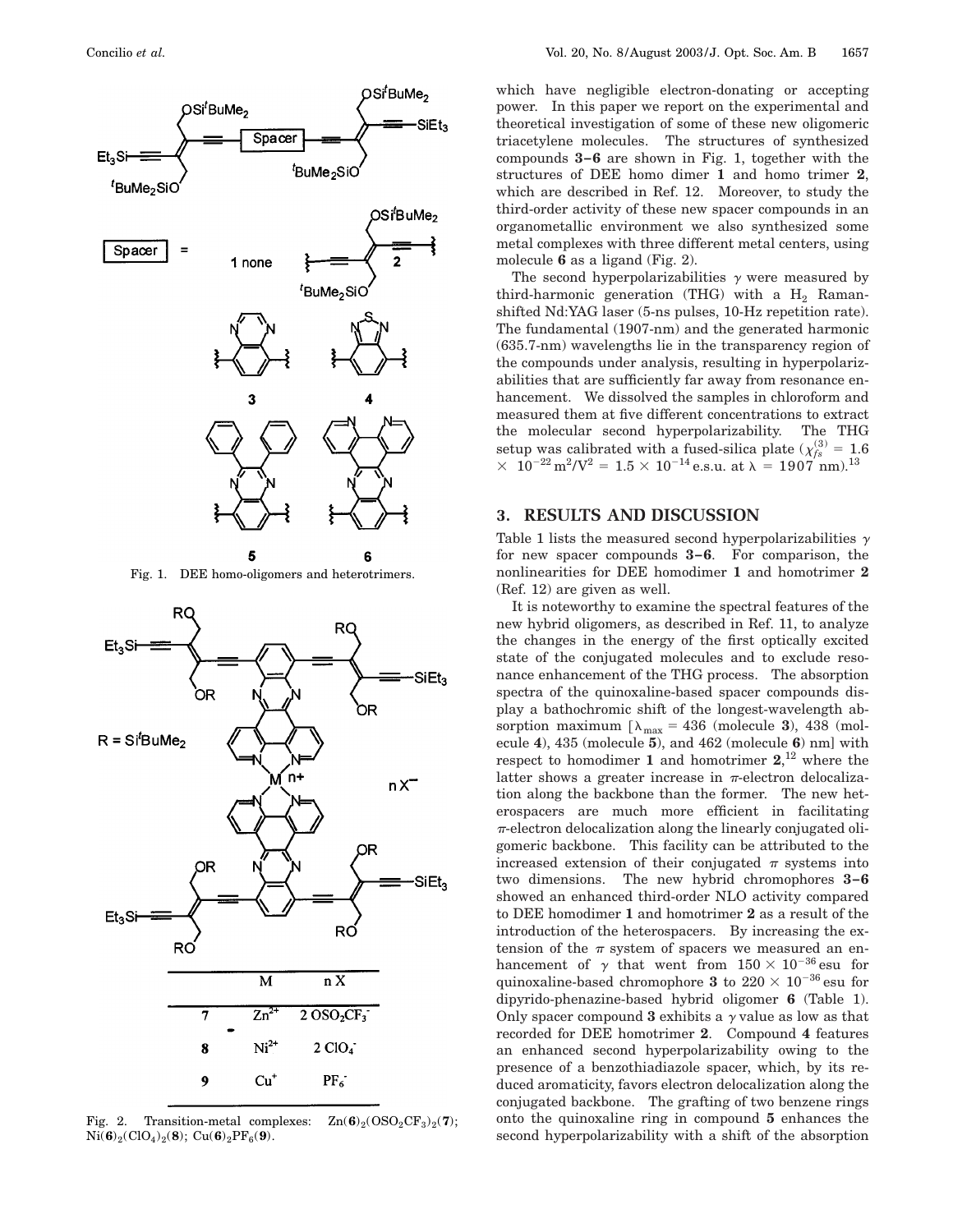|                                                 | Compound | $\lambda_{\text{max}} (\text{nm})^a$ [ $\epsilon$ (M <sup>-1</sup> cm <sup>-1</sup> )] |                                     |                                                    |                                   |                      |
|-------------------------------------------------|----------|----------------------------------------------------------------------------------------|-------------------------------------|----------------------------------------------------|-----------------------------------|----------------------|
| Spacer Group Type                               |          |                                                                                        | $\times~10^{-36}\,\mathrm{esu}^{b}$ | $\times\ 10^{-48}\,\textrm{m}^5\!/\textrm{V}^{2b}$ | $\times$ $10^{-36}\,\mathrm{esu}$ |                      |
|                                                 |          |                                                                                        |                                     |                                                    | Calculated <sup>c</sup>           | $\text{Corrected}^c$ |
| None                                            | 1        | 376                                                                                    | 45                                  | 0.63                                               |                                   |                      |
| Monomer                                         | $\bf{2}$ | 407                                                                                    | 150                                 | 2.10                                               |                                   |                      |
| Quinoxaline                                     | 3        | 436                                                                                    | 150                                 | 2.10                                               | 327                               | 160                  |
| Benzothiadiazole                                | 4        | [22300]<br>438                                                                         | 167                                 | 2.33                                               | 336                               | 164                  |
| Diphenylquinoxaline                             | 5        | [35900]<br>435                                                                         | 178                                 | 2.49                                               | 343                               | 167                  |
| Dipyridophenazine                               | 6        | [24100]<br>462                                                                         | 223                                 | 3.12                                               | 409                               | 200                  |
| $Zn(6)$ <sub>2</sub> $(OSO_2CF_3)$ <sub>2</sub> | 7        | [25800]<br>471                                                                         | 307                                 | 4.29                                               |                                   |                      |
| $Ni(6)_{2}(ClO_{4})_{2}$                        | 8        | [28900]<br>485                                                                         | 465                                 | 6.50                                               |                                   |                      |
| $Cu(6)2PF6$                                     | 9        | [32400]<br>469<br>[42500]                                                              | 494                                 | 6.91                                               |                                   |                      |

**Table 1. Comparison of DEE Spacer–DEE Hybrid Oligomers 3–6 and of Metal Complexes 7–9 with Homodimer 1 and Homotrimer 2**

 $^a$  Wavelength of maximal absorption  $\lambda_{\text{max}}$  .

<sup>b</sup> Second hyperpolarizabilities  $\gamma(-3\omega, \omega, \omega)$  (reference fused silica,  $\chi^{(3)} = 1.6 \times 10^{-22} \text{ m}^2/\text{V}^2$ ; experimental error, 10% (Ref. 13).<br><sup>c</sup> y Values calculated at  $\lambda = 1907$  nm by the PM3 method before and afte

peak to longer wavelengths.11 The increased extension of the  $\pi$ -electron conjugation paths strongly influences the third-order NLO activity of the whole molecule. The enforced planarity of the spacer in compound **6**, compared with that of compound **5** with its two vicinal phenyl rings turned out of the quinoxaline plane, further enlarges the nonlinearity with a redshift in the absorption spectrum.

In the whole series of spacer-modified oligo(triacetylene) compounds, including previously synthesized ones,10 the new hybrid oligomers **3–6** show the highest second hyperpolarizabilities  $(y)$ . This clearly indicates that the insertion of a highly extended two-dimensionally conjugated and planar spacer unit significantly affects the third-order nonlinearity of the oligomer.

Theoretical calculations of the second hyperpolarizability  $\gamma$  were performed on spacer compounds **3–6**. The molecules were geometry optimized, and the second hyperpolarizabilities were calculated by the AM1 and PM3 methods included in the MOPAC computer software package.14,15 The calculation was performed at the same wavelength of the experimental THG apparatus  $(\lambda=1907$ nm). Because there are several approximations of selfconsistent field methods, the reliability of the computed values is usually poor,  $16$  and therefore the theoretical investigations are used only to provide qualitative information. It should be pointed out that there are a number of pitfalls to be considered, including local field effects, an inconsistent choice of conventions in defining the nonlinearities, and dispersion effects caused by experiments conducted at various fundamental frequencies. However, for the series of analogous compounds under consideration, a predictable trend is evident. Thus the theoretical calculations have accurately reproduced the experimental ranking in terms of third-order optical nonlinearity.8



 $\gamma$ 

Fig. 3. Comparison of experimental and calculated values of the second hyperpolarizability. Trend after empirical correction for oligomers **3–6** (see text).

In this study, the  $\gamma_{\rm PM3}$  values computed by the PM3 method appeared to be systematically higher than the experimental values by approximately a factor of 2. We used this factor here to empirically correct the computed  $\gamma_{\rm PM3}$  values (Table 1). We made an extensive analysis, using a consistent set of molecules, and a linear fit was produced that shows that the experimental second hyperpolarizability can be obtained from the PM3 results by the transformation  $\gamma_{\rm PM3} = 38.9 \,\mathrm{e.s.u.} + 1.8 \gamma_{\rm exp}$ .<sup>17</sup> To compare the experimental and the computed values, we plot the two trends in Fig. 3, using different scales. Good qualitative agreement is evident and confirms the applicability of theoretical calculations in designing new materials. It could greatly simplify the design of suitable molecules and materials, indicating convincingly the more promising molecules that will probably exhibit higher second hyperpolarizabilities.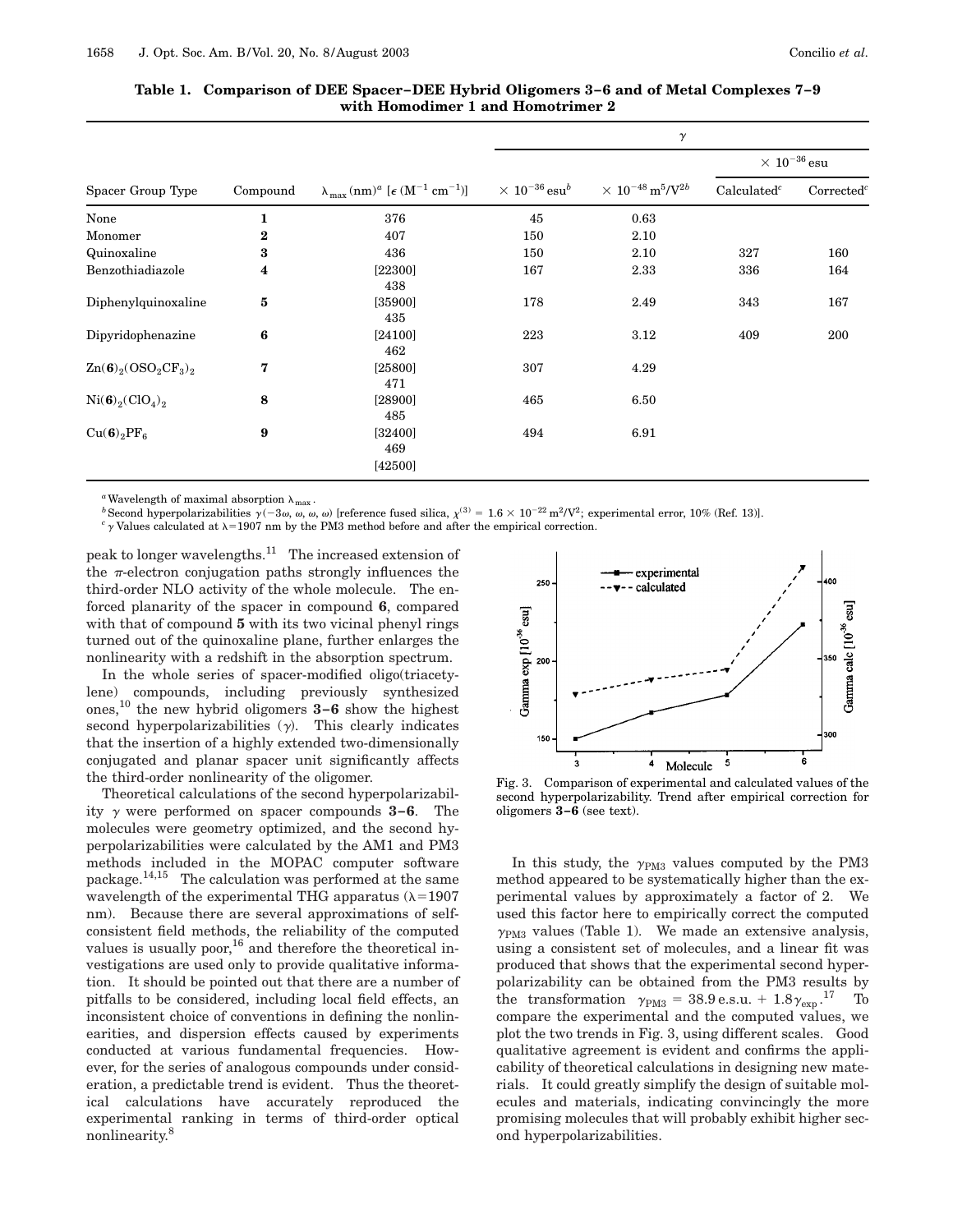To test the potential applications of oligomers **3–6** integrated as guest molecules in an organic material, we estimated the ability of these molecules to exhibit high macroscopic third-order nonlinear optical susceptibility  $\chi^{(3)}$  in bulk. Assuming that all the oligomeric rods derived from molecules **3–6** will be organized in a similar way, without any indications about the long-range order of the aggregates, we made the estimation by evaluating the volume of the molecules<sup>18</sup> and consequently the molecular density of the material. The results are given in Table 2.

We can estimate  $\chi^{(3)}$  as follows<sup>3</sup>:

$$
\chi^{(3)}\propto k\,\gamma N_v\,,
$$

where *k* is an unknown factor that depends on local field corrections and the possibility of intermolecular interactions;  $N_v$  is the number of molecules per unit volume, and  $\gamma$  is the molecular hyperpolarizability. In Fig. 4 the ratio of the calculated  $\chi^{(3)}$  to the  $\chi^{(3)}$  of oligomer **3**, called relative  $\chi_N^{(3)}$ , is shown for comparison. An analysis of the figure indicates that heterotrimers **3** and **6** are the best candidates for achievement of NLO bulk materials.

To explore the potential of transition-metal complexes we modified compound **6** for further NLO investigations. The new metal complexes **7–9** were synthesized by complexation of the bidentate 1,10-phenanthroline-type

**Table 2. Estimation of Relative Third-Order** Susceptibilities  $\chi^{(3)}$  of Compounds 3–6 **on Insertion into Bulk Material**

| Volume $(\AA^3)^a$ | $\chi_{N}^{(3)}$ (Exp.) <sup>b</sup> | $\chi_N^{(3)}$ (Calc.) <sup>c</sup> |
|--------------------|--------------------------------------|-------------------------------------|
| 916.18             | 1.00                                 | 1.00                                |
| 963.45             | 1.06                                 | 0.97                                |
| 1105.22            | 0.98                                 | 0.86                                |
| 1090.29            | 1.25                                 | 1.05                                |
|                    |                                      |                                     |

*<sup>a</sup>*The Connolly solvent-excluded volume, i.e., the volume contained within the contact surface created when a spherical probe sphere (representing the solvent) is rolled over the geometrically optimized molecular model.  $1 \text{ Å}=0.1 \text{ nm}$ .

*b* Normalized  $\chi^{(3)}$  obtained by the ratio between experimental  $\gamma$  values and normalized molecular volumes (relative to the volume of the smallest molecule).

<sup>*c*</sup> Normalized  $\chi^{(3)}$  obtained by the ratio of computed  $\gamma$  values to normalized molecular volumes (see Fig. 4).



Fig. 4. Comparison of the experimental and calculated  $\chi_N^{(3)}$ trends for oligomers **3–6**.

ligand **6** with transition-metal ions  $\text{Zn}^{2+}$ , Ni<sup>2+</sup>, and  $Cu^{+}$ .<sup>11</sup> We characterized the complexes by THG to test whether the electronic conjugation can be maintained through the metal center. All the complexes possess tetrahedral coordination geometry, with two molecules **6** per metal center (Fig. 2). The tetrahedral coordination geometry should be favored over a square-planar array for steric reasons: In a tetrahedral complex the two heterotrimer rods stay approximately perpendicular to each other, leaving more space for the bulky  $(t - Bu)Me<sub>2</sub>SiO$  side chains,11 although some distortions in the complex geometry often occur, depending on the steric hindrance and electronic nature of the ligands.

The  $\gamma$  values for metal complexes **7–9** correspond to that for the full complex shown in Fig. 2 and would therefore be expected to be twice as large as that of molecule **6**, barring the effects of complexation on the electronic structure.

For metal complexes **7–9**, the spectral absorption characteristics are similar to those of molecule **6** (Ref. 11) and show three bands, at  $\lambda$ =250–270, 300–360, 430–550 nm, where the molar extinction coefficients are of the same order of magnitude but higher than those measured for ligand **6**. Complexation, in addition, introduces an additional redshift of the longest-wavelength absorption maximum  $[\lambda_{\text{max}} = 471$  (complex **7**), 485 (complex **8**), and 469 (complex **9**) nm] relative to free ligand **6** and to homodimer **1**, and homotrimer **2** as well.

The complexes that were studied showed improved NLO behavior following the sequence **7**, **8**, **9**. The best performances were produced by the nickel and copper complexes, which showed a second hyperpolarizability  $\gamma$ approximately twice as high as for complex **6**, as expected from the number of molecular units and the tetrahedral or distorted tetrahedral geometry of the complex, avoiding a good conjugation path from one ligand **6** to the other through the metal center. In a closer look, we observed  $\gamma$ values slightly larger than a factor of 2 for  $Ni^{2+}$  (complex **8**) and  $Cu^+$  ( complex **9**). The NLO activity of zinc complex **7**, however, was significantly less than a factor of 2 of the value measured for molecule **6**. Clearly the electronic communication between the two ligand moieties across the transition-metal ion varies with the nature of the ion.

#### **4. CONCLUSIONS**

In conclusion, with this research we have further explored methods of inserting heterospacer functional groups into a molecular backbone to tune the second hyperpolarizability and have extended an earlier study of the modulation of  $\pi$ -electron conjugation of oligo(triacetylene) compounds by insertion of central heterospacer fragments between two DEE units.<sup>10</sup> This approach offers high flexibility for designing new materials with good solubility and high chemical stability, showing that the introduction of electron-deficient quinoxaline-based heterocycles leads to a significant improvement of the second hyperpolarizabilities. We demonstrated that the insertion of large planar extended  $\pi$ -conjugated groups into the backbone of a substituted oligo(triacetylene) system is valuable for modulating the  $\pi$ -electron conjugation and